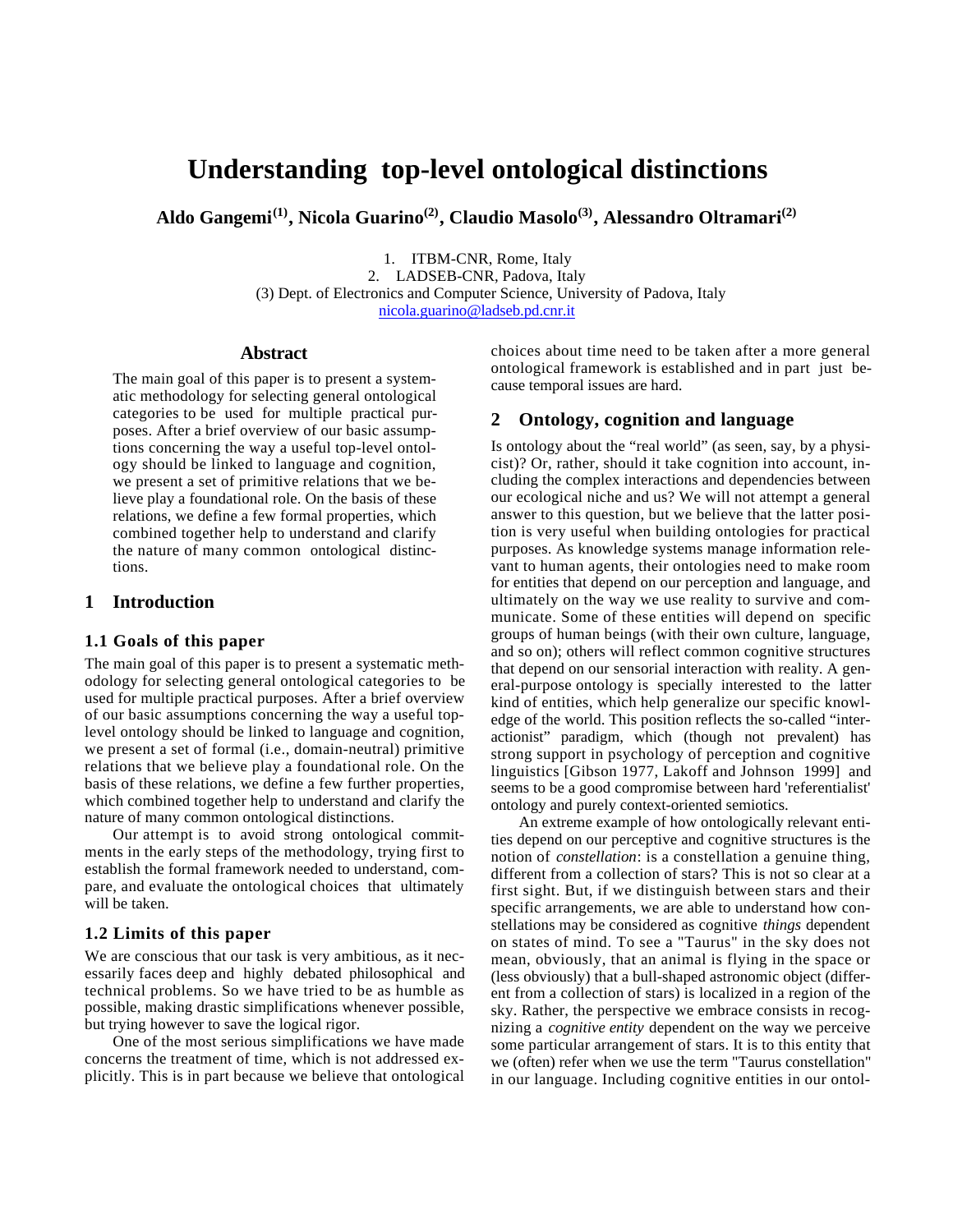ogy seems therefore a good idea if natural language plays a relevant role in our applications.

For these reasons, we believe that a very useful and important requirement for top-level ontologies is the possibility of mapping them into large lexical databases (as, for example, WordNet [Fellbaum, 1998]). Although these large lexicons present many problems and limitations, they provide i) a source for distinctions used by humans as cognitive agents; ii) a way to give understandable names to ontological entities; iii) a practical hook towards NLP applications.

But, how do lexicons and ontologies link to each other? Assuming all lexical concepts as distinct (as for example the WordNet's *synsets*), ontologies that want to have the same conceptual coverage have to contain at least every concept of a lexicon. Adding non-lexicalized nodes to ontologies would be useful under different points of view. First of all, their presence may result in a better taxonomic organization; second, they may simplify the alignment with other ontologies and lexical sources, isolating the differences and the integration problems. So, an important (though idealistic) requirement to be satisfied would be that each term of a lexicon has an unique correspondent category in the ontology and that each ontological concept maps into at most one lexical concepts.

# **3 Methodology and basic assumptions**

The requirement of a link with language and cognition makes the task of designing a good top-level ontology even more complicated. We outline here the methodology we suggest to accomplish such a task.

#### **3.1 The role of formal relations**

 $\overline{a}$ 

In philosophy we find a distinction between *formal ontology* and *material ontology*. Intuitively, this distinction seems to deal with the "level of generality" of ontological properties and relations, but its logical implications are not very clear. Smith gives the following "definition":

"As formal logic deals with properties of inferences which are formal in the sense they apply to inferences in virtue of their form alone, so formal ontology deals with properties of objects which are formal in the sense that they can be exemplified, in principle, by objects in all material spheres or domains of reality." [Smith, 1998]

In this sense, we can consider *formal relations* as relations involving entities in all "material spheres", so that they are understandable *per se* as a universal notions. On the contrary, *material relations* are specific to one or more material spheres. This account seems however to presuppose an *a priori* division of the domain into "material spheres": first we establish a set of primitive subdomains (categories?),

and then we distinguish between formal and material relations on the basis of their scope's behavior with respect to these subdomains. So, formal relations establish the connections and the differences between primitive subdomains; while material relations characterize, in a more detailed way, the properties of a specific subdomain. If we assume a flat domain, with no *a priori* structure, then the proposed distinction between formal and material relations collapses.

In both cases, choosing the right primitives is not easy. In one case, we must answer the question: "Which are the primitive subdomains?". In the other case, the question is: "Which are the primitive relations?". The two questions look indeed quite similar.

In this work we prefer to start with a set of primitive relations defined on a flat domain, and use them to *reconstruct* the classic categorial distinctions. This choice is mainly a matter of methodological clarity and economy, and is also motivated by our desire to maintain ontological neutrality as much as possible. These primitive relations will be still called "formal", as they will be selected among those considered as "formal" in the philosophical literature. By means of these formal relations we shall be able to:

- Formulate general constraints (e.g., atomicity) on all domain entities;
- Induce distinctions between entities (e.g., dependent vs. independent), and impose a general structure on the domain.

## **3.2 The methodology in a nutshell**<sup>2</sup>

The methodology we have adopted can be summed up as follows:

- 1. Select from the classical philosophical repertoire a set of *formal relations* (neutral with respect to the domain choice) which shall play a *foundational role* in our ontology.
- 2. Select and adapt from the literature the *ground* axioms for these relations, such as those concerning their algebraic properties.
- 3. Add *non-ground* axioms, which establish constraints across basic relations.
- 4. Define a set of *formal properties* induced by the formal relations.
- 5. Analyze systematically the allowed combinations of formal properties, introducing a set of *basic categories*
- 6. Classify the relevant kinds of domain entities according to the basic categories. The result will help to understand the minimal domain structure.
- 7. Study the dependencies/interrelationships among basic categories, introducing *intercategorial relations.*
- 8. Increase the depth level of ontological analysis, by iterating this methodology within each basic category.

This work is still in progress, and in this paper we discuss in detail only points 1-4 of the methodology. However, we

<sup>&</sup>lt;sup>1</sup> Clarifying the distinction between so-called 3-d and 4-d ontologies is out of the purpose of this paper. We just point out that 3-d ontologists believe in a crisp distinction between objects and events (or *continuants* and *occurrents*, roughly corresponding to nouns and verbs), while 4-d ontologists don't, as they see concrete entities in terms of spatiotemporal regions.

 2 See ([Thomasson, 1999] p.111-134) for an interesting discussion which advocates a methodology for ontological analysis very similar to the present one.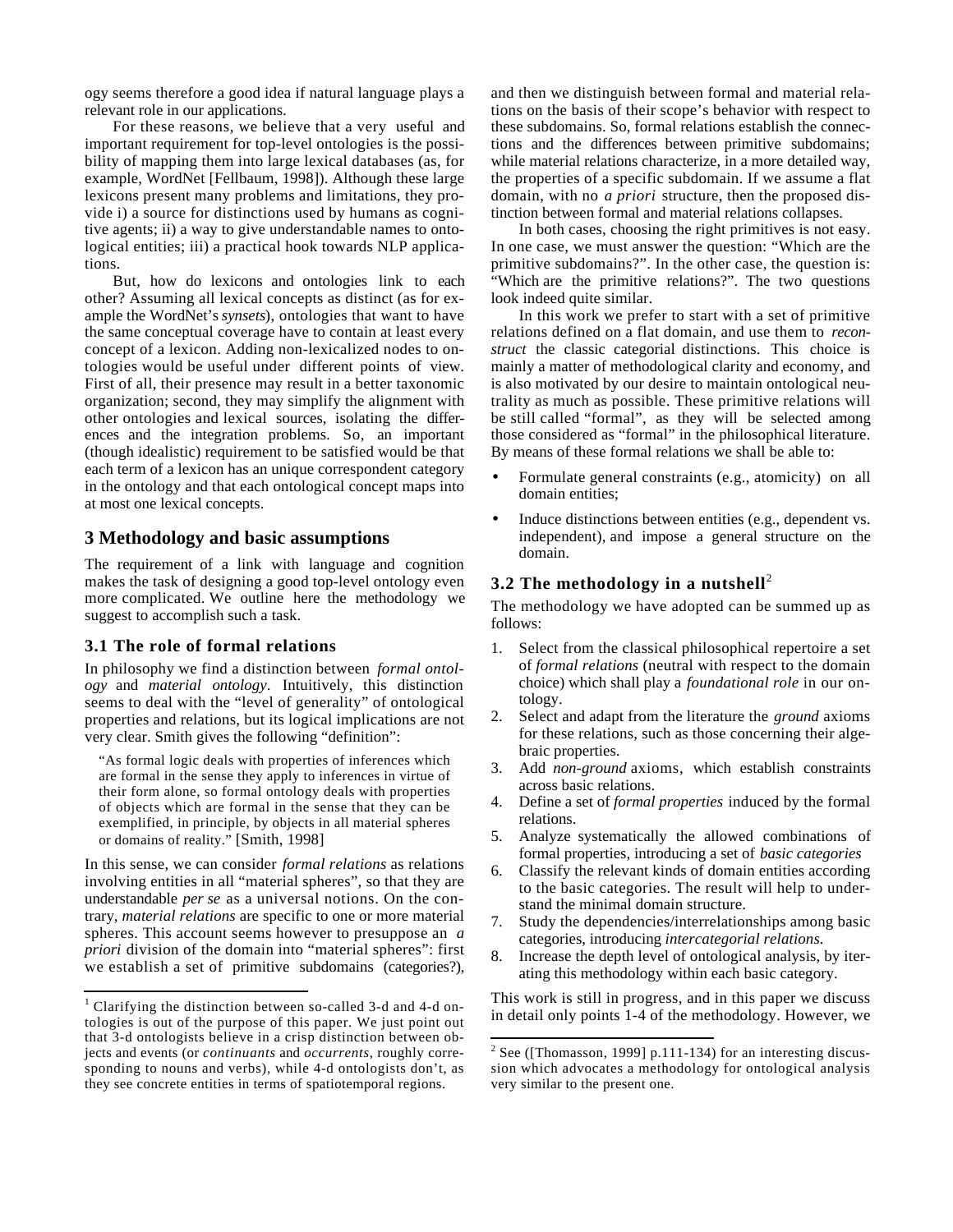hope in the possibility of a progressive methodological refinement and adjustment in the way we have outlined. Moreover, we must make clear that, to start the above process, we need first some minimal assumptions (or at least intuitions) about our *largest* domain of interest (which depend on the choices discussed in section 2). We also need to make some preliminary choices concerning the formal treatment of existence, modality, space and time. We shall not discuss these issues here, although we believe that these choices can be better understood, refined, or modified, by applying the methodology above.

## **4 Formal Relations**

## **4.1 Instantiation and Membership**

In the ontological engineering community, classical first order logic with equality is generally adopted as a formalization language (more or less reduced in its expressivity if computational efficiency is important). This means that we take for granted the distinction between properties and domain entities: the latter (syntactically denoted by constants) are usually called *instances* of the formers (syntactically denoted by predicates). The instantiation relation seems to have therefore an intrinsic meta-logical nature, as it links together entities belonging to different logical levels. Things are complicated by the fact that, given a theory A, we can construct a meta-level theory B whose constant symbols correspond to A's predicates, and whose intended domain is that of A's properties. So the term "instance" is ontologically ambiguous, unless the corresponding level is specified. There is however a bottom level, that of *ultimate instances,* things that cannot be predicated of anything else. These are what philosophers call 'particulars', i.e., entities that cannot be instantiated, as opposed to 'universals', i.e. entities that can be predicated on particulars<sup>3</sup>.

Despite its apparent simplicity, the notion of instantiation is subtle, and should not be confused with that of set *membership*. Let's try to clarify this by means of a classical example. There are two possible interpretations of the sentence "Socrates is a man":

- 1. Socrates belongs to the class of all human beings;
- 2. Socrates exhibits the property of *being a man*;

Usually, in mathematics, the two views are assumed to be equivalent, and a predicate is taken as coinciding with the set of entities that satisfy it. This view is however too simplistic, since in Tarskian semantics set membership is taken as a basis to decide the *truth value* of property instantiation, so the former notion is independent from the latter. The existence of a mapping between the two relations does not justify their identification: one thing is a set, another thing is a property common to the elements of a set. A set may

have many common properties, or maybe none<sup>4</sup>. A set has a cardinality, while a property abstracts from cardinality. A set is not something that can be multiply "present" in different things like a property: a set is a *particular*, a property is a *universal*. Membership involves the former, instantiation the latter.

So properties (universals) *correspond* to sets (called their *extension*), but are not sets. We may wonder however whether two universals that correspond to the same set are the same. Those who take intensionality into account usually refuse this assumption. The classical "realist example" of intensionality is that of the three predicates "human", "featherless biped", and "animal that laughs" that have the same extension but are considered to be different. An interesting alternative, suggested in [Lewis, 1983], is to include in the extension of a predicate all its possible instances (*possibilia*). In this case, "featherless biped" would include other instances besides humans, so that we can more safely assume that two universals are the same if they have the same extension.

A final problem concerns the possibility of having a (first order) logical theory of universals. In general, this appears to be impossible, since the predicates used to talk about universals (like instantiation) would themselves refer to universals. The solution we adopt is to reserve the term "universal" to those properties and relations whose instances are particulars. Limiting our domain to the first two levels, we can aim at building a separate meta-theory that accounts for the distinctions we need for our purposes. To stick to first order logic, however, we need to avoid quantifying on arbitrary universals. To this purpose, we adopt a practical suggestion proposed by Pat  $\text{Hayes}^5$ , to further restrict the universals we quantify on to a pre-defined set of relevant properties and relations, corresponding to the predicates explicitly mentioned in our object-level theory. Within this theory, we can state some minimal ground axioms for the instantiation relation, and introduce definitions for particulars and universals. Reading *I*(*x*, *y*) as "*x* is an instance of *y*", we have:

(I1)  $I(x, y) \quad \neg I(y, x)$  (*asymmetry*) (I2)  $(I(x,y) \quad I(x,z)) \quad (-I(y,z) \quad \neg I(z,y))$  (*antitransitivity*)  $Par(x) = \neg y(I(y, x))$  $Uni(x) = \neg Par(x)$ 

We shall not discuss distinctions among universals in detail here. A preliminary discussion on this topic (focused on properties) has been published in [Guarino and Welty, 2000a].

#### **4.2 Parthood**

The *parthood* relation is a very basic and investigated notion, which has been formalized only at the beginning of  $20<sup>th</sup>$  century [Leonard and Goodman, 1940; Lesniewski, 1991]. These works intend to build a single theory (called

<sup>&</sup>lt;sup>3</sup> The term "universal" is due to the fact that, metaphorically, we may see a property as multiply *present* in different things. Note however that this doesn't mean that different instances of the same universal have any *part* in common.

 4 In other words, a set doesn't coincide with its characteristic function.

<sup>&</sup>lt;sup>5</sup> Message to the IEEE SUO list, http://suo.ieee.org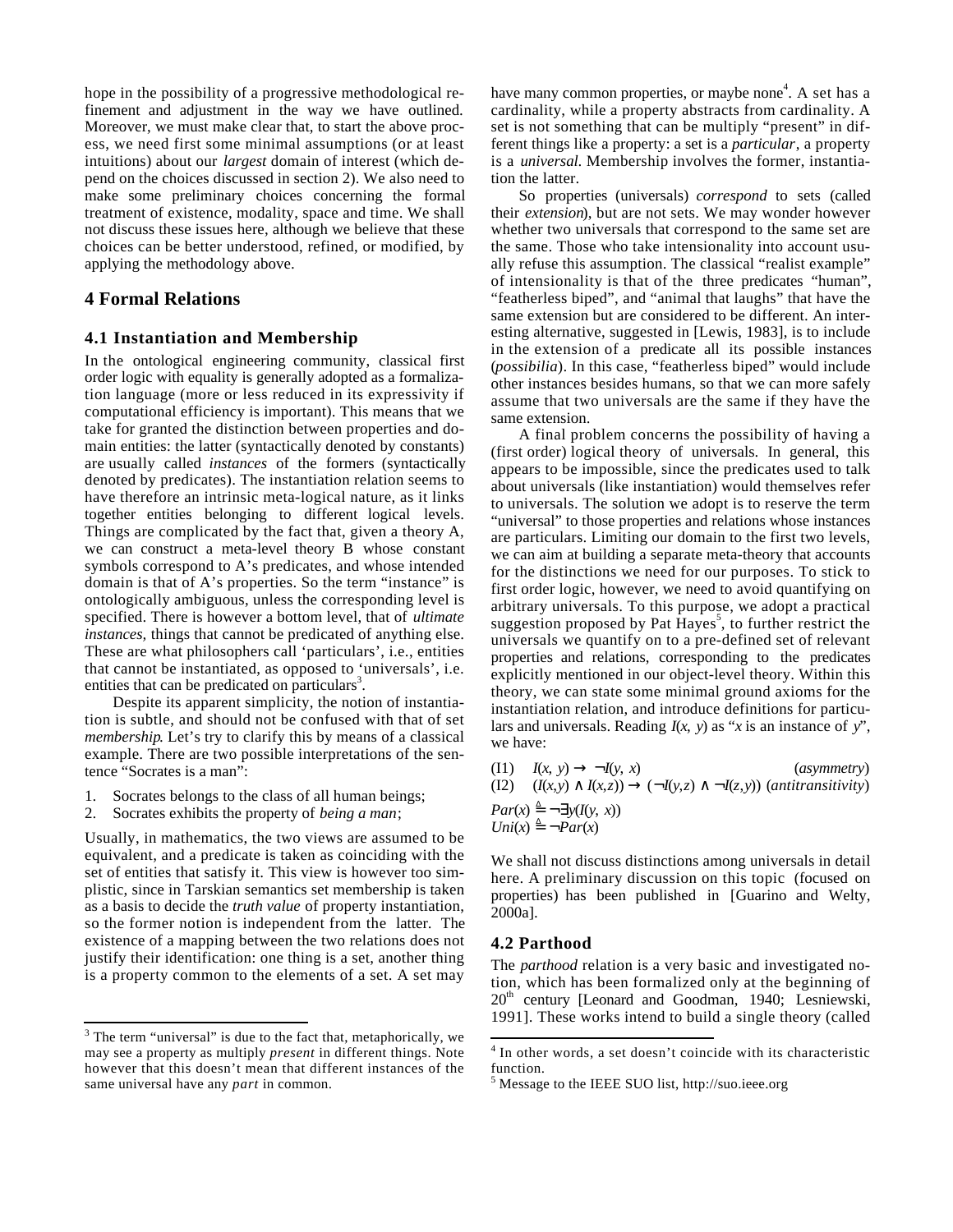*classical extensional mereology*) that, unlike set theory, is founded only on concrete entities. More recently, [Simons, 1987] and [Casati and Varzi, 1999] pointed out that we can have different mereologies corresponding to different parthood relations, and made explicit the formal dependencies among them.

We shall write  $P(x, y)$  as "*x is a part of y*". Only three ground axioms (P1-P3) are considered as minimal, although the *weak supplementation* axiom (P4) is often accepted:

(P1) *P*(*x*, *x*) (P2)  $(P(x, y)$   $P(y, x))$   $x = y$ (P3) (*P*(*x*, *y*) *P*(*y*, *z*)) *P*(*x*, *z*) (P4)  $PP(x, y)$   $z(P(z, y) - O(z, x))$ where

 $(PPP) PP(x, y) = (P(x, y) - P(y, x))$ (DO)  $O(x, y) = z(P(z, x) - P(z, y)).$ 

The *extensionality* axiom (P5) and the stronger *supplementation* axiom (P6)<sup>6</sup>:

(P5) 
$$
(z(PP(z, x)) z(PP(z, x) PP(z, y))) P(x, y)
$$
  
(P6)  $\neg P(x, y) z(P(z, x) \neg O(z, y))$ 

are much more controversial. It is safer therefore to assume they hold only for some classes of entities called *extensional<sup>7</sup>* entities.

Axioms guaranteeing existence of sum, difference, product, fusion of entities or establishing mereological properties (such as atomicity or divisibility) are debatable, and then we shall not commit to them at this stage of our methodology.

## **4.3 Connection**

Parthood only is not enough to analyze the *internal structure* of a given entity, as it only allows us to check whether it is atomic or divisible. To the purpose of capturing at least some basic intuitions related to the notion of whole, connection is usually introduced in the meretopological literature [Simons, 1987; Varzi, 1999] as a further primitive in addition to parthood. It is assumed to satisfy the following minimal axioms:

*Ground axioms*: (C1) *C*(*x*, *x*)  $(C2)$   $C(x, y)$   $C(y, x)$ 

*Link with part relation*: (C3)  $P(x, y)$   $z(C(z, x)$   $C(z, y))$ 

Note that from (C3) and (P1) we can deduce (C2), then (C2) is redundant. The converse of  $(C3)$  is controversial, as it seems to be acceptable only for spatial regions.

These axioms can be specialized in various ways to account for different notions of connection. For instance, within topological connection between 3-d regions, it may be useful to distinguish among point-connection, lineconnection, and surface-connection [Borgo *et al.*, 1996].

### **4.4 Location and Extension**

Recently, Casati and Varzi [Casati and Varzi, 1999] have axiomatized the notion of location by means of a primitive *L* intended to capture the intuition of "being (exactly) in a place". Although their approach is focused on space only, we believe it can be generalized to account for the relationship existing between arbitrary entities and four-dimensional regions. Since – at least at this point – we want to be neutral about the commitments on the distinction between continuants and occurrents, we prefer renaming this relation in terms of *being extended in a (n-dimensional) region.* We introduce therefore a binary primitive  $E(x, y)$  to be read as "x" is the extension of  $y^{8}$ , and we assume for it the axioms from [Casati and Varzi, 1999]:

*Ground Axioms*:

(E1)  $(E(x, y) \quad E(z, y)) \quad x = z$  (*functionality*) (E2) *E*(*x*, *y*) *E*(*x*, *x*) (*conditional reflexivity*) *Links with parthood*: (E3) (*P*(*x*, *y*) *E*(*z*, *x*) *E*(*w*, *y*)) *P*(*z*, *w*) (E4) (*P*(*x*, *y*) *E*(*y*, *z*)) *PE*(*x*, *z*) where  $PE(x, y) = z(P(z, y) \quad E(x, z))$  (*partial extension*) *Link with connection*:

(E5)  $(C(x, y) \quad E(z, x) \quad E(w, y) \quad C(z, w)$ 

Note that transitivity and antisymmetry follow from ground axioms. Note that we do not exclude that different entities can have the same extension, and that we assume a region as something that is extended in itself. Some useful definitions follow:

| $Reg(x) = E(x, x)$                                      | (x is a region)              |
|---------------------------------------------------------|------------------------------|
| $Extd(x) = y(E(y, x))$                                  | (x is extended)              |
| $Coext(x, y) = z, u(E(z, x) - E(u, y) - u = z)$         | (x and y are co-extensional) |
| $OC(x, y) = (x) - E(y, x) - z((z) - E(y, z)) - O(z, x)$ | (x -occupies y)              |

We take for granted the further axioms introduced by [Casati and Varzi, 1999] to ensure the topological properties of regions (pp. 122-126), which will not be discussed here. On the basis of this theory, the following relevant theorem can be proved for any extensional property (see section 5.2):

$$
(OC (x, y) OC (z, y)) z = x.
$$

We can't prove the same for co-extensionality, and this makes clear the difference between being extended in a region and occupying that region.

#### **4.5 Dependence**

 $\overline{a}$ 

We consider here ontological dependence as a general relation potentially involving all the entities of the domain. In

<sup>&</sup>lt;sup>6</sup> Note that P6 implies P5, but not viceversa.

 $\frac{7}{7}$  Unfortunately, this adjective is used with different meanings in the literature, see section 5.2.

<sup>8</sup> Note that we reversed the arguments of Casati and Varzi's *L* primitive.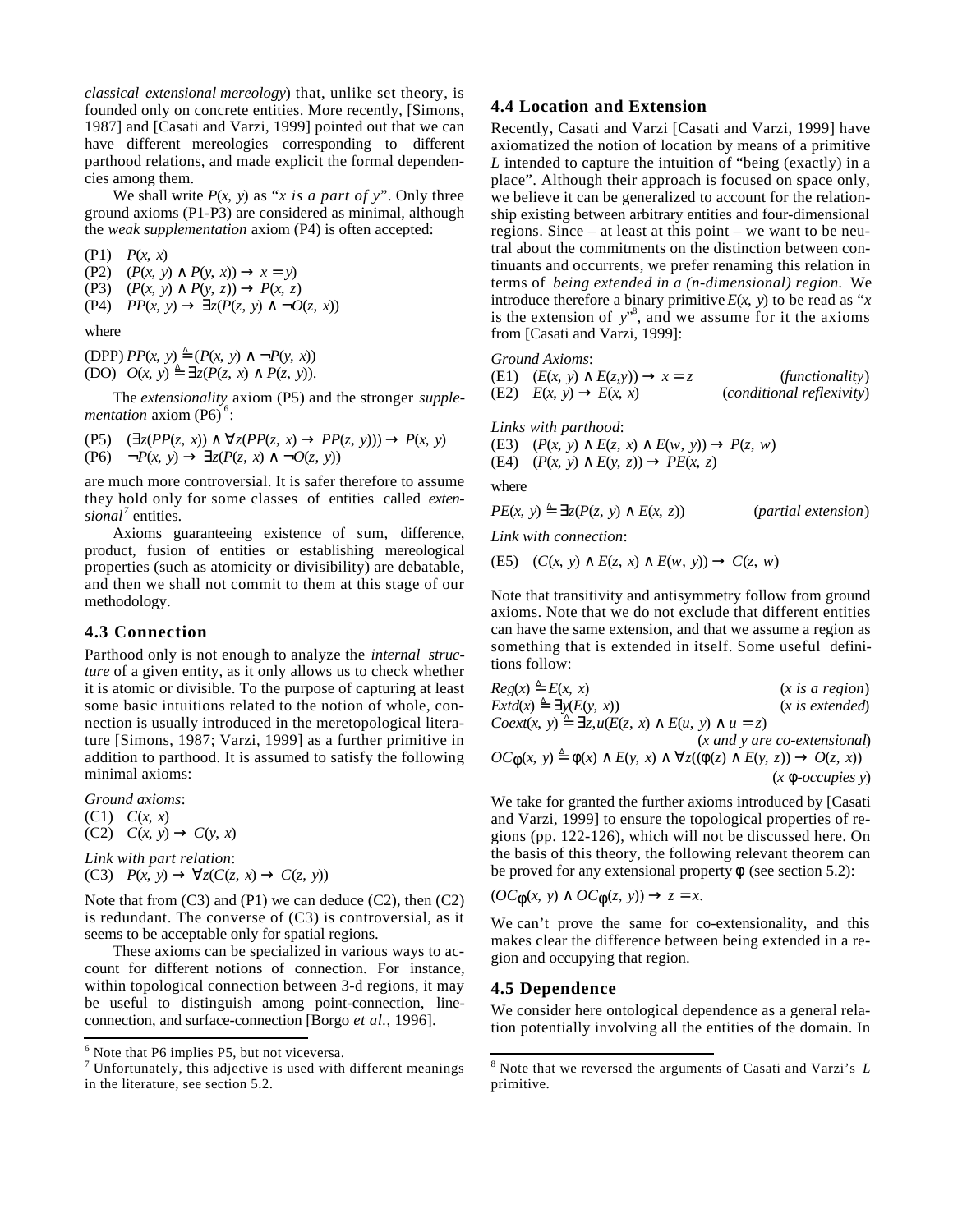this sense we try to understand dependence as a formal relation with a minimal ontological commitment, which can be specialized in different ways. The classical philosophical reference for the notion of dependence is Husserl's work [Husserl, 1970]. Recently, Fine and Simons [Simons, 1987; Fine, 1995b] have suggested some alternative formalizations of Husserl's analysis, discussing their problems and possible solutions.

Following Husserl, Fine proposes four axioms for dependence:

*Ground Axioms*:

(D1) *D*(*x*, *x*)

(D2) *D*(*x*, *y*) *D*(*y*, *z*) *D*(*x*, *z*)

*Links with Part relation*:

(D3) *P*(*x*, *y*) *D*(*y*, *x*)

(D4)  $y(D(x, y) = z(D(x, z) - P(z, y)))$ 

Is this a good axiomatization of dependence relation? A minor problem is that (D1) is provable from (D3) and from the reflexivity of parthood, (P1), then (D1) is redundant. Another problem regards (D4). This axiom guarantees the existence of an entity *y* that is the maximal (with respect to part relation) entity from which *x* depends, and then it is clearly not ontologically neutral.

Moreover, Simons criticizes these axioms from a more general point of view. He points out that these axioms can be interpreted in terms of weak topological structures, where dependent entities correspond to non-closed sets, and independent entities correspond to closed sets. Dependence would therefore resemble a sort of topological relation, and this may sound as counterintuitive.

Indeed, ontological dependence is usually not introduced as a primitive relation, but rather defined in terms of a modal operator and an existence predicate (*Ex*) as:

$$
(DD) \qquad D(x, y) = \Box (Ex(x) \qquad Ex(y)).
$$

In order to accept this, we have to accept however that dependence is intrinsically linked to modality, and somebody finds this debatable, too. If we want to be neutral with respect to this issue, we need a theory that is compatible with the modal interpretation of *D* relation. But, as Simons points out, if we interpret *D* as in (DD), axiom (D3) is satisfied only if we either subscribe to mereological essentialism (any part of *x* is necessarily such) or if we consider a modal interpretation of *P* (part means *essential part*). Otherwise in general from "*x* is part of *y* it does not follow that *y* could not exist without *x*" (Simons, p. 317). This is a big problem. If we abandon axioms (D3- D4) the characterization of dependence relation is really weak.

We are tempted therefore to accept (DD). In this case we have however other problems. One problem is that we may have different kinds of modal operators each inducing different kinds of dependence relations and that present technical difficulties (for example, *formal necessity*, *material necessity*, *nomological necessity*, etc.). A more serious problem is the characterization of predicate *Ex*. This seems really not so simple. For example, does *being something* coincide with *existing*? Do things like ordinary objects and events exist in the same way? (see [Fine, 1995a]). In order to clarify these issues we may introduce time too, but in this case we need either to introduce another modal operator that interacts with the first one, or to treat time independently. The latter approach has been adopted in [Thomasson, 1999], where the author informally introduces different kinds of temporal dependence, such as:

| $CD(x, y) = \Box (Ex(x, t))$ | Ex(y, t) |  | (constant dep.)                                  |
|------------------------------|----------|--|--------------------------------------------------|
| $HD(x, y) = \Box (Ex(x, t))$ |          |  | $(EX(y, t') \quad t' \quad t)$ (historical dep.) |

Thomasson also includes the possibility for a universal to depend on a specific particular (being a wife of Henry VIII depends on Henry VIII), and for a particular to depend only *generically* on another particular that instantiates a specific universal (the US generically depend on some US citizen).

We find these definitions extremely interesting intuitively, but we do not attempt at formalizing them here. So, for the time being, we take only axioms (D1) and (D2), leaving the interpretation of ontological dependence to intuition. We introduce however some useful definitions based on *P* and *D*:

| $MD(x, y) = D(x, y)$ | D(y, x)        | (mutual dependence)            |
|----------------------|----------------|--------------------------------|
| $SD(x, y) = D(x, y)$ | $\neg D(y, x)$ | ( <i>one-side dependence</i> ) |
| $ED(x, y) = D(x, y)$ | $\neg P(y, x)$ | (external dependence)          |

## **5 Formal Properties**

On the basis of the formal relations discussed above, let us briefly introduce a set of formal properties that we believe especially useful for our purposes. For the sake of simplicity, our domain of quantification will be limited to particulars so that the formal properties will not correspond to logical definitions, but will be stated in the meta-language. Those meta-level definitions that classify a particular with respect to the universal denoted by are expressed by using a subscript.

## **5.1 Concreteness and abstractness**

In section 4.4 we have already defined the notion of an extended entity as something that extends in a (spatiotemporal) region. We shall take the property of being extended as synonymous of *being concrete.* A non-extended entity will be called *abstract*.

Note that this sense of "abstract" has nothing to do with the process of abstracting a common property from a set of entities. So the decision whether properties (or universals) are abstract or concrete, according to our terminology, cannot be taken on the basis of the theory of extension we have introduced. What the theory tells us is that, if the elements of a set or the instances of a property are concrete, we assume universals to be concrete, then we have to interpret the meaning of parthood and connection for universals in a suitable way. Moreover, we have to establish a link between the extension of a particular and the extension of the universal that it instantiates. Similar difficulties would occur assuming that sets are concrete, since in this case we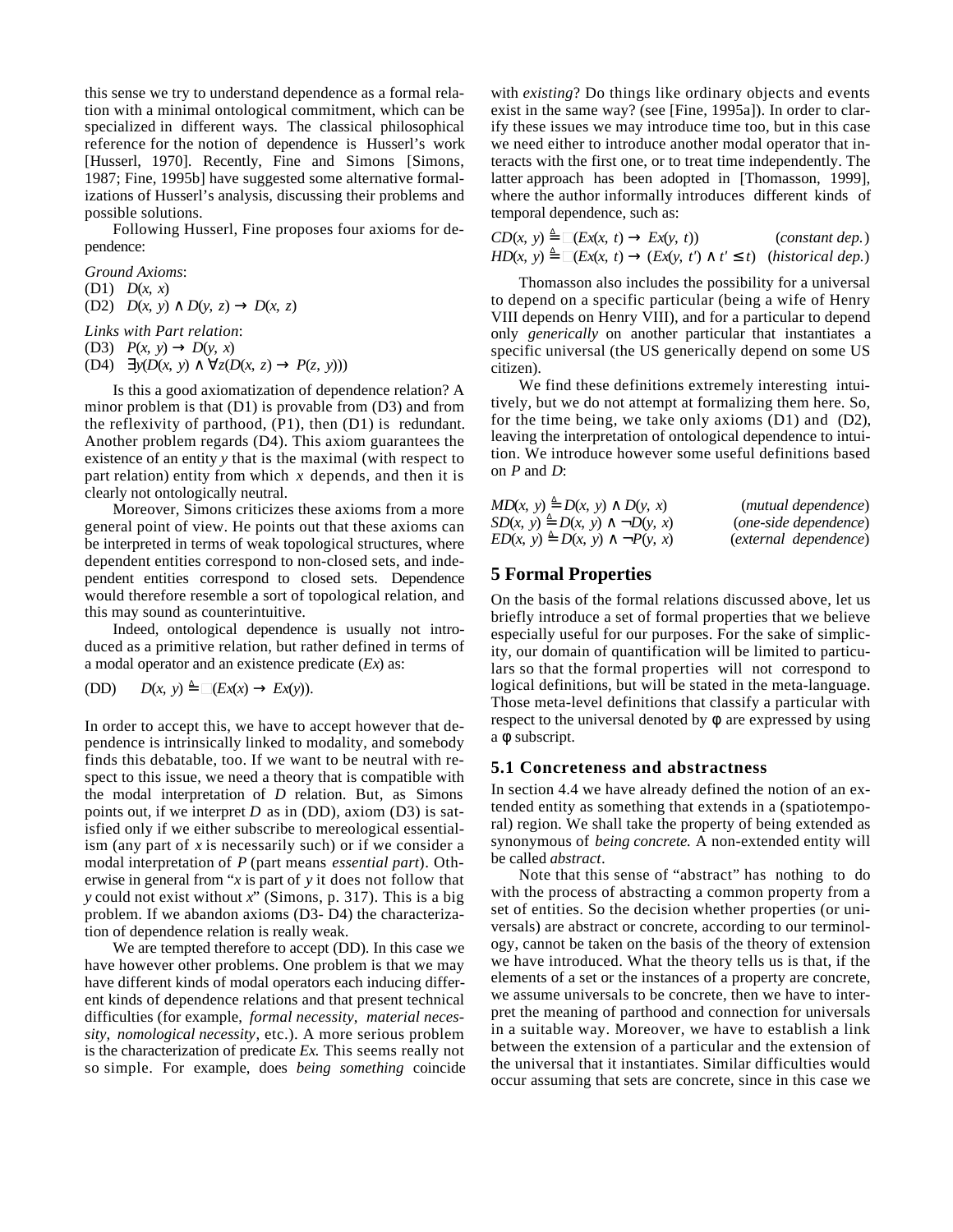need a theory that links their extension to that of their members (and to the parts of their members). For these reasons, it seems pretty safe to stick to the usual assumption that universals and sets are both abstract. Collections, which will be discussed below, are the concrete correspondent of sets.

## **5.2 Extensionality**

We say that an entity is *extensional* if and only if everything that has the same proper parts is identical to it:

$$
Extl(x) = z(PP(z, x) \quad (z(PP(z, x) \quad PP(z, y)) \quad x = y)
$$

Examples of extensional entities are regions and amounts of matter.

We say that a property is *extensional* iff all its instances are extensional. We say in this case that this property *car*ries an extensional criterion of identity<sup>9</sup>.

Unfortunately, the adjective "extensional" is also used with different meanings in the literature. Sets are said to be extensional since they are identical when they have the same members, and properties are considered as extensional when properties with the same instances are taken as identical.

#### **5.3 Unity and plurality**

We believe that the formal relations we have introduced allow us to exactly define the notion of unity, but this requires some care.

Let us first give some definitions based on the parthood relation, which may capture some notions related to that of unity:

| $At(x) = -y(PP(y, x))$                                          | <i>(atomicity)</i>                    |
|-----------------------------------------------------------------|---------------------------------------|
| $Div(x) = \neg At(x)$                                           | ( <i>divisibility</i> )               |
| At $(x) = (x) - y( y)$ PP(y, x))                                | (-atomicity)                          |
| $Div(x) = (x)$ y((y) $PP(y, x)$ )                               | $(-divisibility)$                     |
| <i>Hom</i> $(x) = (x)$ $y(PP(y, x)$                             | $(y)$ ) ( - <i>int. homogeneity</i> ) |
| $Max(x) = (x)$<br>$\neg y( (y) PP(x, y))$ ( <i>maximality</i> ) |                                       |
| $EHom(x) = (x)$<br>$y(PP(x, y)$ (y))( -ext. homogeneity)        |                                       |
| $(x) = y(P(y, x))$<br>$z($ (z) $P(z, x)$ $O(z, y)$ (sum of s)   |                                       |

The notion of maximality seems indeed very much related to unity (wrt a certain ), but it does not account for the way the various parts of *x* are bound together. Indeed, there are different aspects behind the notion of unity of an object, which are merged together in the following definition:

"Every member of some division of the object stands in a certain relation to every other member, and no member bears this relation to anything other than members of the division." ([Simons, 1987], p.328)

We see here at least three fundamental aspects: a notion of division within a whole, with *members* of such division; a suitable *unifying relation* that binds the members together, and a *maximality constraint* with respect to this relation on the members. The notion of "member of a division" is the

subtle issue here. Simons takes class membership as a primitive distinct from parthood. We'd rather analyze it in terms of parthood, in the spirit of the analysis presented in [Guarino and Welty, 2000b]. The definition of unity proposed in that paper has however some problems<sup>10</sup>, so we propose here a new one that captures more carefully the notion of member of a division.

Our intuition is that any member of *x* is a *special part* of *x.* So we need a property that individuates the members within the parts of *x*. Observe that, if *x* forms a unity under a unifying relation *R*, then the property we need must only pick up the parts of *x* that belong to *R'*s domain. All other parts can be ignored<sup>11</sup>.

Note now that *R* must be at least symmetric and reflexive (let's postpone by now the discussion about transitivity). Then we can define a predicate  $R \sin R \sin R$  is domain, which must hold when  $x$  is a member of a division unified by *R:*

$$
R(x) = R(x, x)
$$

 $\overline{a}$ 

We can observe that, if *R* is defined on the whole domain, then  $R(y)$  also holds for all the parts *y* of *x*.

We define now the notion of a whole as follows:

$$
R(x) = R(x) \qquad y, z((x, y) \qquad R(x), x) \qquad P(y, x) \qquad P(z, x))
$$
  
\n
$$
R(x, z) = Max_{R(x)}(x)
$$
  
\n
$$
R(x) = Max_{R(x)}(x)
$$
  
\n
$$
R(x) = Max_{R(x)}(x)
$$
  
\n
$$
x \text{ is a whole under } R
$$

The first definition says that *x* is unified by *R* iff it is a sum of entities belonging to *R*'s domain, and all these entities are linked together by  $R$ . The second one says that  $x$  is a whole under *R* iff it is *maximally* unified by *R.*

Let us discuss now the assumptions regarding *R*'s transitivity. At a first sight, it would be obvious to assume *R* as transitive; together with the previous assumptions, this would result in *R* being an equivalence relation. However, this would exclude the possibility of *overlapping wholes* with a *common* unifying relation<sup>12</sup>. Consider for example the notions of *committee* or *organization*: two committees may have a member in common while being two different wholes. Of course, in a strict sense, there would two different unifying relations in this case (say, having mission *A* vs. having mission *B*). The point is that there would be no *common* unifying relation attached to the property *committee.* A plausible common relation would be "having the same mission", but this is not transitive. This is why, con-

<sup>&</sup>lt;sup>9</sup> An extensive analysis of criteria of identity has been done elsewhere [Guarino and Welty, 2000b; Guarino and Welty, 2001]; for our purposes, we shall only distinguish here between extensional and non-extensional identity criteria.

 $10$  Consider the following counterexample: suppose you want to say that all the children *a, b, c* of a certain person form a whole. So all the parts of  $a+b+c$  must be linked together by the unifying relation "having the same parent". But two of them, namely a+b and b+c, are not linked by such relation, since they are not persons. Another problem is linked to the fact that the previous definition excludes the possibility of overlapping of entities that are wholes (see below).

<sup>11</sup> We may also study the property of *internal uniformity* of *x* with respect the predicate  $(y) = R(y, x)$  but this is another problem.

 $12$  We are grateful to Aaron Kaplan for this counterexample.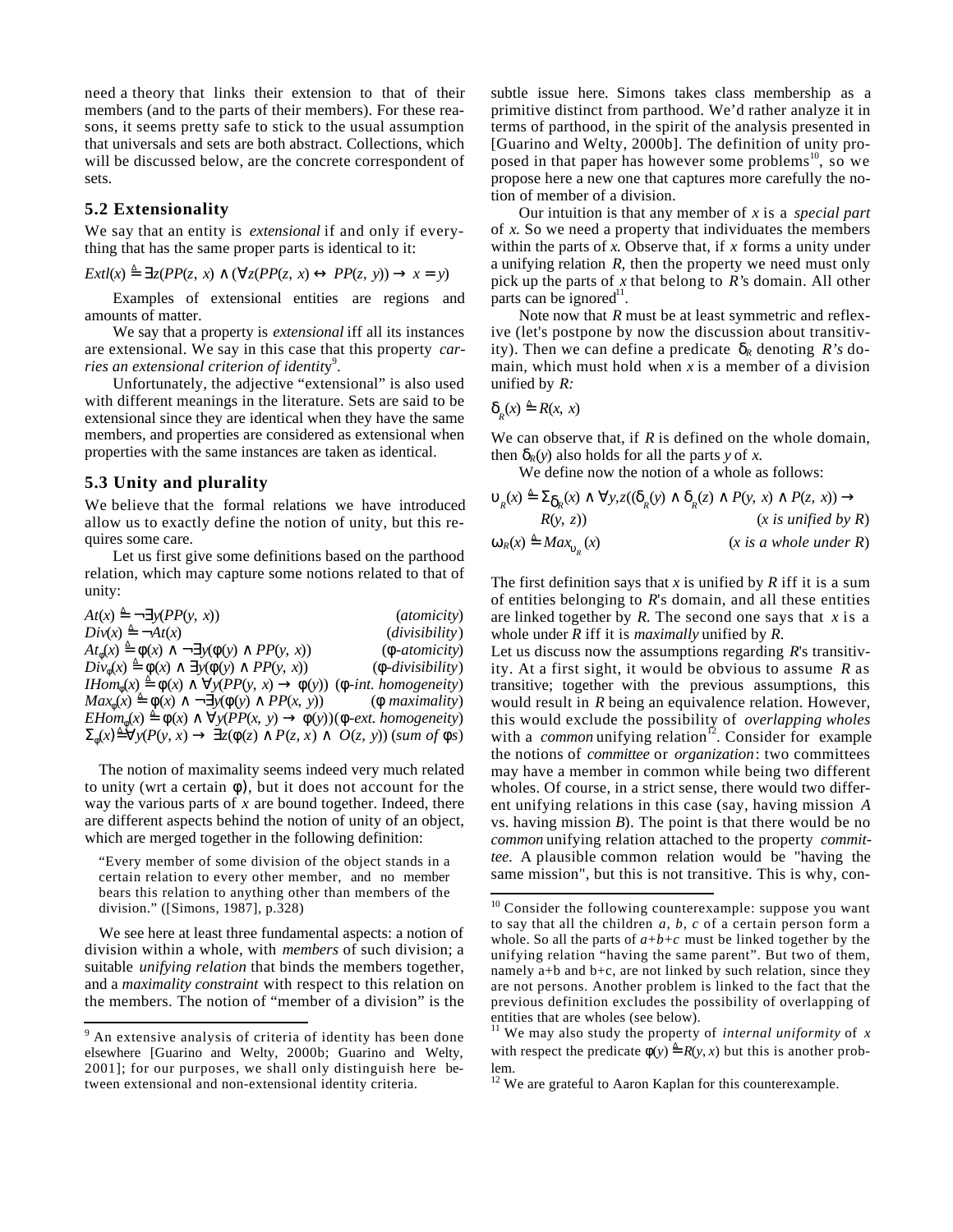trary to the previous papers by Guarino and Welty, we shall not assume transitivity for *R*.

For the purpose of ontological analysis, it is interesting to explore how various unifying relations can be defined on the basis of simpler relations, called *characteristic relations* ([Simons, 1987] p.330). This analysis can be used to introduce different kinds of wholes.

In particular, from the cognitive point of view, it is very interesting to consider topological connection as a characteristic relation. More exactly, the cognitively relevant characteristic relations are those that restrict topological connection to hold between physical entities of the same kind, such as matter, color, or physical bodies (otherwise, using topological connection only, the only whole would be the universe).

Under this perspective, take  $C$  as the transitive closure of the projection of *C* on entities. We say that *x* is a *topological whole under* if  $C(x)$ .

We can now introduce the notions of *singularity* and *plurality*, assuming that they are cognitively bound to topological connection:

 $Sing(x) = c(x)$  (*singularity*) *Plur*  $(x) = -\text{Sing}(x)$  *y*(*PP*(*y, x*) *Sing* (*y*)) (*plurality*)

A singular entity is therefore one that is a topological whole. We define a plurality as anything that contains a topological whole and is not itself a topological whole.

Topological wholes have two parameters, corresponding to the *C* and above. If we take *C* as the usual topological connection, an isolated piece of matter will be a topological whole under "matter", while a spot of color will be a topological whole under "color". Note that nothing excludes a topological whole (under a certain kind of connection) to include other topological wholes (under a different kind of connection): think of a lump of spheres, which can be seen as a whole under point connection and contains many wholes under surface connection.

Note that if something does not contain a whole, it will be neither singular nor plural (think for instance of an undetached piece of matter).

A special case of plurality is a *collection*, which must be a sum of wholes. Each of these wholes will be a member of the collection.

Within singular entities, it may be interesting to distinguish between homogenous and non-homogeneous entities with respect to :

```
Simple (x) =Sing (x) IHom (x)Complex (x) = Sing(x) \neg Hom(x)
```
For instance, if we assume singularity as based on point connection (that is, roughly, physical contact), we have that a physical body is homogenous wrt surface-self-connection, while an assembly formed by different bodies that touch each others is not.

#### **5.4 Dependence and Independence**

Finally, the last formal property that we consider is whether or not an entity is *externally* dependent, i.e. dependent on other things besides its parts:

| $Dep(x) = y(ED(x, y))$      | (dependence)                                                         |
|-----------------------------|----------------------------------------------------------------------|
| $Dep(x) = y(y)$<br>ED(x, y) | $\left( \begin{array}{c} -dep., or generic dep. \end{array} \right)$ |
| $Ind(x) = \neg Dep(x)$      | ( <i>independence</i> )                                              |

According to our discussion in section 4.5, we have however to select an intended interpretation for *D,* since there are different kinds of dependence. For the purpose of isolating broad, relevant categories of entities, we believe that a special importance should be given to what Thomasson calls *constant dependence*, whose proper formalization requires an account of time that must be subject of future work. Under this view, for example, we can stipulate that ordinary objects (*continuants*) are independent, while events (*occurrents*) are dependent. More work on this is needed, however.

## **Conclusions**

Developing a well-founded top-level ontology is an very difficult task, that requires a carefully designed methodology and rigorous formal framework. We hope to have contributed on both these aspects.

Since this is work in progress, we haven't been able to explore and discuss in detail the practical consequences of the methodology we have presented, although we have definite evidence of its relevance.

We are presently at step 4 of the sequence discussed in section 3.2. We hope in the possibility of a cooperative effort to proceed (through refinements and adjustments) in the way we have outlined.

This work has been done in the framework of the European Eureka project E!2235 "IKF" (Intelligent Knowledge Fusion). In this framework, we plan to develop a general reference ontology linked to a lexical resource such as WordNet, by using the methodology we have outlined. The final result will be of public domain, and will hopefully profit from (and contribute to) existing cooperation initiatives in this area, such as the IEEE SUO.

## **Bibliography**

- [Borgo *et al.*, 1996] Stefano Borgo, Nicola Guarino and Claudio Masolo. A Pointless Theory of Space based on Strong Connection and Congruence. In *Principles of Knowledge Representation and Reasoning (KR96)*, pp. 220-229, Boston, MA, 1996.
- [Carrol, 1956] J. B. Carrol (ed.). *Language, Thought and Reality: Selected Writings of Benjamin Lee Whorf*. MIT Press, New York, 1956.
- [Casati and Varzi, 1999] Roberto Casati and Achille Varzi. *Parts and Places.* MIT Press, Cambridge, 1999.
- [Fellbaum, 1998] C. Fellbaum (ed.), *WordNet. An Electronic Lexical Database*. MIT Press, Cambridge, 1998.